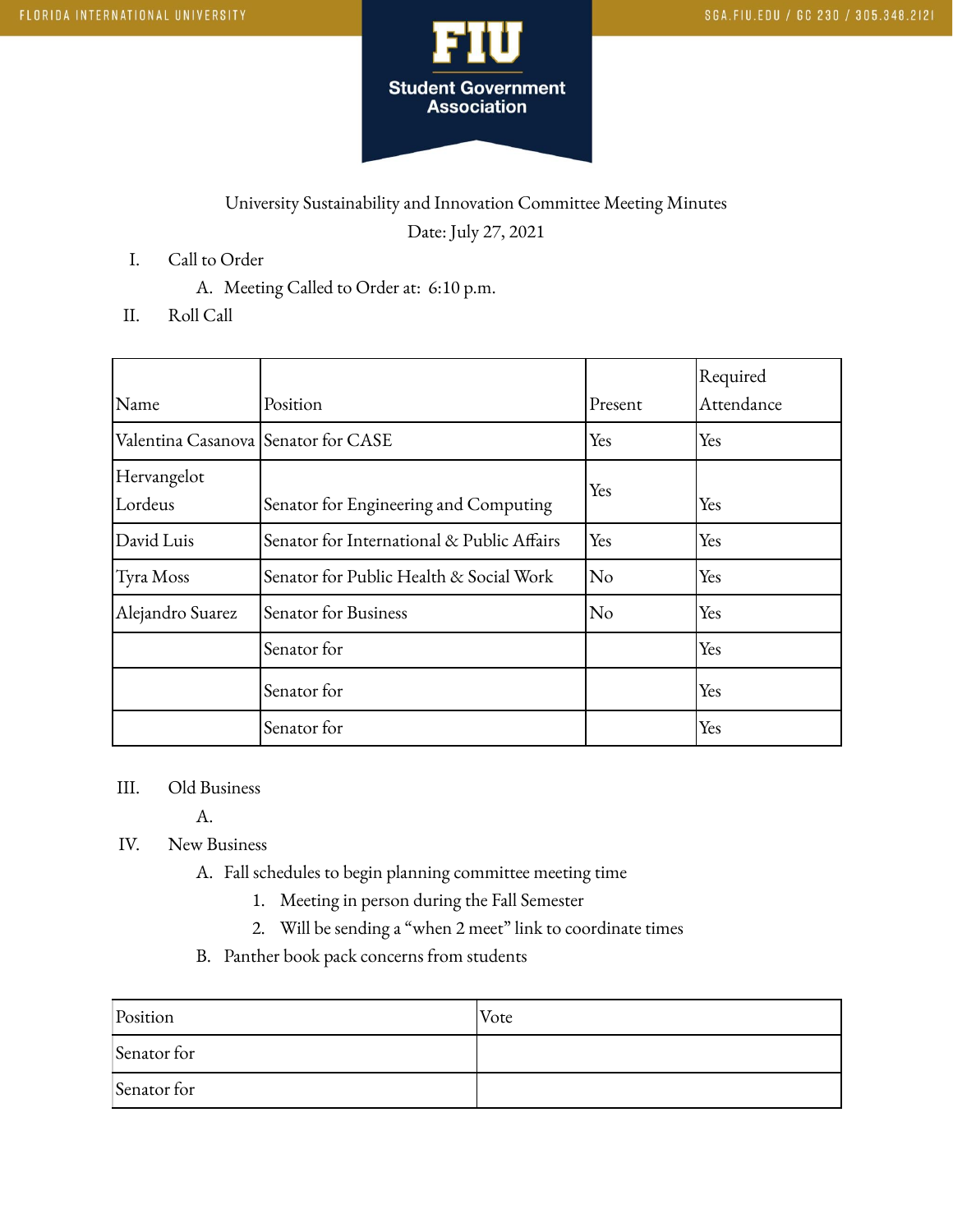| Senator for |  |
|-------------|--|
| Senator for |  |
| Senator for |  |
| Senator for |  |
| Senator for |  |
| Senator for |  |

- 1. Vote Total
	- a) 0-0-0

## C. SB-00-00

- 1. Debate on the Bill
- 2. Vote

| Position    | Vote |
|-------------|------|
| Senator for |      |
| Senator for |      |
| Senator for |      |
| Senator for |      |
| Senator for |      |
| Senator for |      |
| Senator for |      |
| Senator for |      |

3. Vote Total

a) 0-0-0

D. SR-00-00

- 1. Debate on the Bill
- 2. Vote

a)